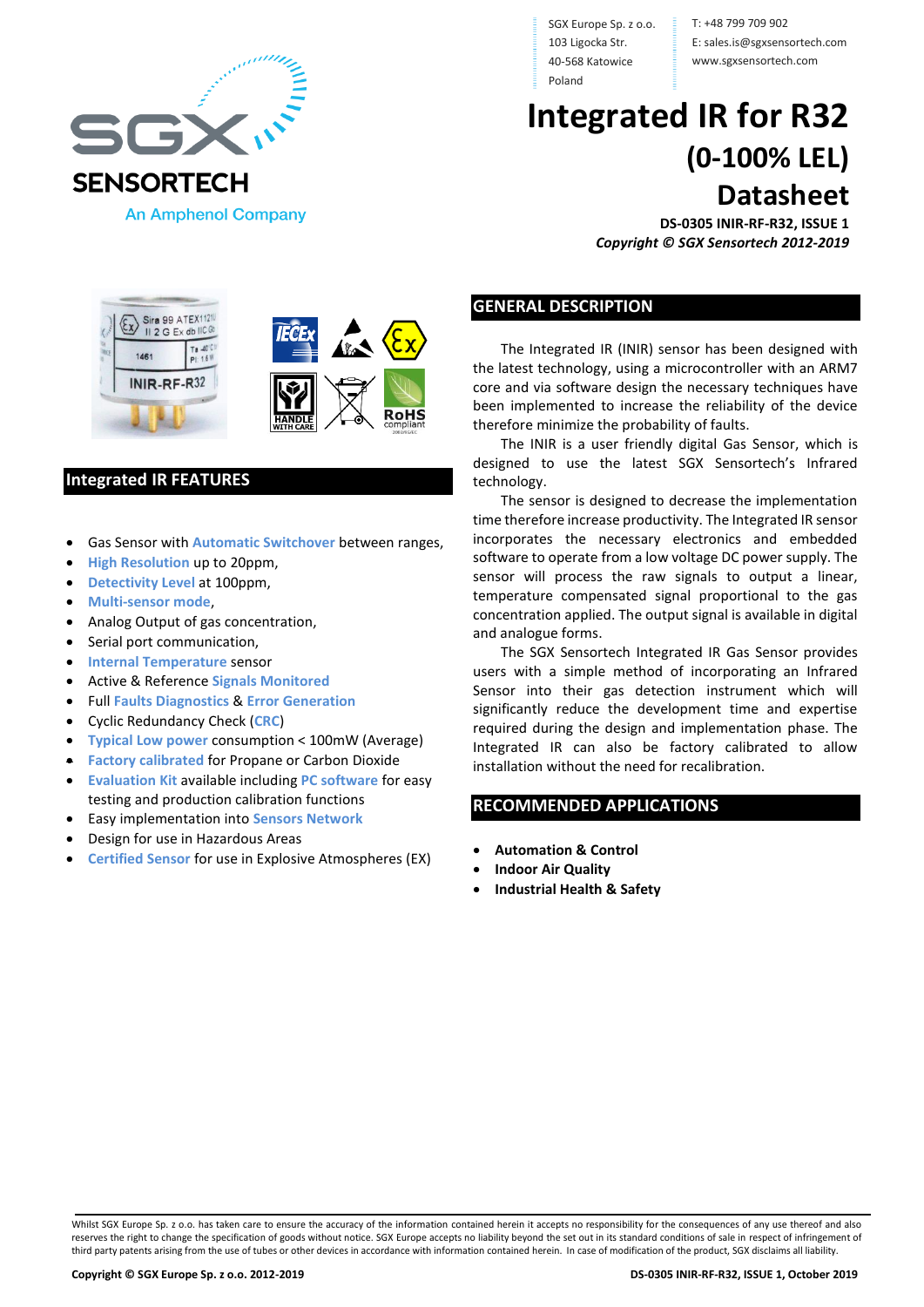

### **TECHNICAL SPECS**



### **ABSOLUTE MAXIMUM RATINGS**

| <b>Power Supply</b>                             | Min                                       | <b>Typical</b>                        | <b>Max</b>      |  |
|-------------------------------------------------|-------------------------------------------|---------------------------------------|-----------------|--|
| Supply Voltage                                  | 3.2 VDC                                   | 3.3 VDC                               | 5.25 VDC        |  |
| Average Current                                 | 30 <sub>m</sub> A                         | 32 <sub>m</sub> A                     | 35 mA*          |  |
| Consumption                                     | *Inrush Current can be up to 65mA         |                                       |                 |  |
| Logic Outputs Level                             | LOW Voltage Level(VOL) :                  |                                       |                 |  |
|                                                 | 0.6V Maximum                              |                                       |                 |  |
|                                                 |                                           | HIGH Voltage Level(VOH):              |                 |  |
|                                                 | 2.0V Minimum                              |                                       |                 |  |
|                                                 | 1.6mA source current maximum              |                                       |                 |  |
| Logic Inputs Level                              | LOW Voltage Level(VINL):                  |                                       |                 |  |
|                                                 | 0.4V Maximum                              |                                       |                 |  |
|                                                 | HIGH Voltage Level(VINH):<br>2.0V Minimum |                                       |                 |  |
| <b>Humidity</b>                                 |                                           |                                       |                 |  |
| <b>Operating Humidity</b>                       | 0%                                        | 50%                                   | 95%             |  |
| <b>Storage Humidity</b>                         | 0%                                        | 50%                                   | 90%             |  |
| <b>Temperature</b>                              |                                           |                                       |                 |  |
| Operating Temp.                                 | -40 $^{\circ}$ C                          | +20 $^{\circ}$ C                      | +75 $\degree$ C |  |
| Storage Temp.                                   | $-20^{\circ}$ C                           | $+20 °C$                              | +55 $\degree$ C |  |
| Temp. Cycle Limits                              |                                           | $0.8$ °C/min                          | 1.3°C/min       |  |
| <b>Pressure (Compensation will be required)</b> |                                           |                                       |                 |  |
| <b>Operating Pressure</b>                       | 80kPa                                     |                                       | 120kPa          |  |
| <b>Storage Pressure</b>                         | 80kPa                                     |                                       | 120kPa          |  |
| Performance                                     |                                           |                                       |                 |  |
| <b>DAC Resolution</b>                           | 12-Bit at 0.0-2.5 Volts DC Max            |                                       |                 |  |
|                                                 | Scalable according to Gas Conc.           |                                       |                 |  |
|                                                 | <b>Operating Range</b>                    |                                       |                 |  |
| Digital signal format                           | 8 data bits, 1 stop bit, no parity        |                                       |                 |  |
| Standard baud rate                              |                                           | 38400 as default, 115200, 19200, 9600 |                 |  |
| <b>Dimensions</b>                               |                                           |                                       |                 |  |
| Diameter (D)                                    | 19.9mm                                    | 20mm                                  | 20.1mm          |  |
| Height (H)                                      | 16.50mm                                   | 16.60mm                               | 16.70mm         |  |
| Pins Height (pH)                                | 4.0mm                                     | 4.8mm                                 | 5.6mm           |  |
| <b>Body Material</b>                            | <b>Stainless Steel</b>                    |                                       |                 |  |
| Weight                                          | 25g                                       | 29 g                                  | 33 g            |  |
| <b>Gas Sensor Sockets</b>                       |                                           |                                       |                 |  |
| S <sub>1</sub>                                  | 5-Pin, Polygon Topology                   |                                       |                 |  |

### **PIN CONFIGURATION**

| Pin          | <b>Name</b> | <b>Description</b>                                                                                               |  |  |
|--------------|-------------|------------------------------------------------------------------------------------------------------------------|--|--|
| 1            | <b>TXD</b>  | Data transmitted from the Integrated IR.                                                                         |  |  |
| $\mathbf{2}$ | $+VCC$      | 3.2 Volts - 5.25 Volts DC input to Integrated<br>IR                                                              |  |  |
| 3            | <b>GND</b>  | GND Plane, 0 Volts reference for Integrated<br>IR                                                                |  |  |
| 4            | <b>RXD</b>  | Data received by the Integrated IR.                                                                              |  |  |
| 5            | <b>OUT</b>  | Analog Output. Scalable range,<br>see<br>Application Note 1 Integrated IR Protocol &<br>Calibration for details. |  |  |
| Pad          | Pad         | Bootloader Pad. Not used by the customer.                                                                        |  |  |

**NOTE1: All Dimensions in mm. All tolerances Linear +/- 0.1mm and Angular 0.5<sup>o</sup>unless otherwise stated.**

**NOTE2: Do not solder pins. INIR Series sensors are designed to press-fit into PCB sockets. The end-user should choose a socket to accommodate the full sensor pin length. This will ensure a stable mechanical location as well as good electrical contact. SGX Sensortech recommend the Wearns Cambion type 450-1813-01-03-00 single-pole solder mount socket with through hole, or a suitable equivalent.** 

Whilst SGX Europe Sp. z o.o. has taken care to ensure the accuracy of the information contained herein it accepts no responsibility for the consequences of any use thereof and also reserves the right to change the specification of goods without notice. SGX Europe accepts no liability beyond the set out in its standard conditions of sale in respect of infringement of third party patents arising from the use of tubes or other devices in accordance with information contained herein. In case of modification of the product, SGX disclaims all liability.<br>
Copyright © SGX Europe Sp. z o.o. 20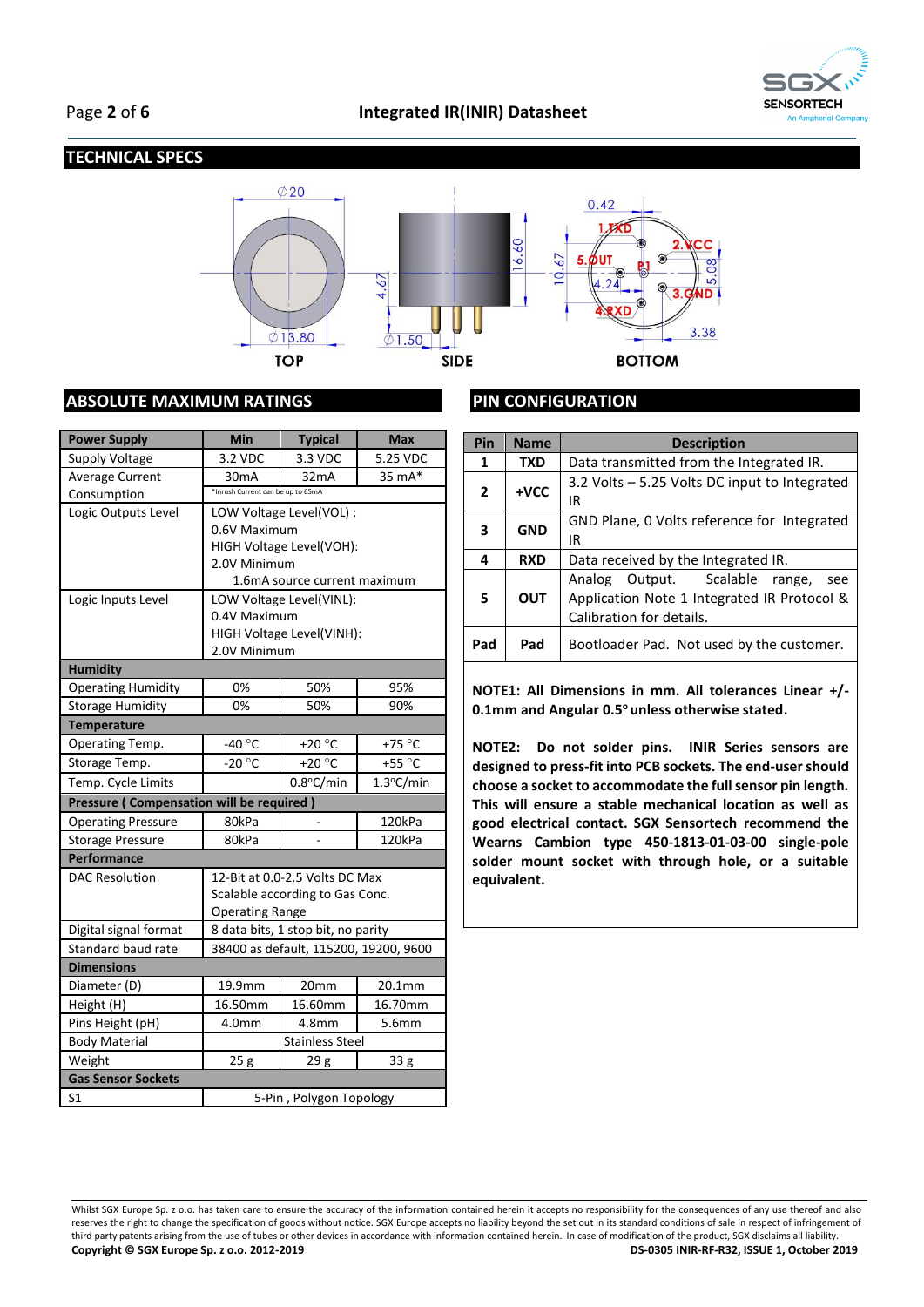

### **DESIGN CONSIDERATIONS & APPLICATIONS**

#### **Warm-Up Time**

The Warm-Up Time for the INIR sensor is 45 seconds after each power "ON" or every time when we are changing from Configuration to Normal/Engineering Mode. During this time data are not valid. Please read Fault codes in Application Note 1, "Integrated IR Protocol & Calibration"

The Warm-Up time is not including the period that the sensor needs to reach the ambient temperature. The sensor though is capable of producing readings during the Warm-Up but with a much higher error than specifications.

#### **Calibration**

For calibration process please read the appropriate Application Note 1, "Integrated IR Protocol & Calibration". For optimum performance please use following cylinders:

| INIR-RF-R32                                    |  |
|------------------------------------------------|--|
| 100% Nitrogen for Zero calibration             |  |
| 7%v.v R32 balanced Nitrogen for High Span Cal. |  |

Always do Zero Calibration first followed by High Span.

#### **Gas Flow Rate**

For valid evaluation and to keep tests consistent it is recommended to use 450 – 500 cc/min. flow rate to minimize any effects due to pressure variations in the INIR.

#### **Digital Interface/Communication**

In terms of the Software implementation, we will need a way to read the Digital Output by using a Microcontroller (MCU) or a Personal Computer (PC) is required. The Software with the Evaluation Kit is compatible with Windows Operating System only and at the moment is not possible to read the Analogue output by using the Evaluation Software.

#### **Faults Monitoring/Error States**

The Error monitoring and Fault generation happens every second transmitted by the UART. Regularly check all the Faults generated from the INIR to ensure errorless communication and rise appropriate alarms depending on the Fault code. For further information on the different Faults and how to translate them, please read the Application Note 1, "Integrated IR Protocol & Calibration".

#### **Analogue Output**

The Analogue Output is updated every one second. Analogue voltage is directly related with the Concentration.

#### **Condensation, Dust & Extreme Conditions**

Using the INIR in extreme environmental conditions may affect its performance. Typically, the module has a high corrosion resistance and temperature compensated linearized output. The INIR implements an Condensation Compensation Algorithm to minimize the effect especially after power "ON", eliminating the problem with false alarm. The Sensor can withstand multiple thermal shocks that don't exceed 1.3°C/min temperature slopes. In applications like mining where dust or other particles are present is recommended to use a dust filter firmly attached to the inlet of the INIR Gas Sensor. The filter tends to increase response times T90, T10 and T50 therefore ensure correct installation and evaluation to comply with regulations in your country. If your device is intended to be used in a hazardous environment, please seek advice from a certification body.

#### **Pressure Compensation**

The INIR will definitely need pressure compensation irrelevant if the pressure is within the operating pressure. Re-Zero the INIR Gas Sensor under operating conditions is recommended; this will minimize the pressure effects, temperature differential effects but will not eliminate the weather effects like extreme wind velocity, rain or lighting.

Whilst SGX Europe Sp. z o.o. has taken care to ensure the accuracy of the information contained herein it accepts no responsibility for the consequences of any use thereof and also reserves the right to change the specification of goods without notice. SGX Europe accepts no liability beyond the set out in its standard conditions of sale in respect of infringement of third party patents arising from the use of tubes or other devices in accordance with information contained herein. In case of modification of the product, SGX disclaims all liability. **Copyright © SGX Europe Sp. z o.o. 2012-2019 DS-0305 INIR-RF-R32, ISSUE 1, October 2019**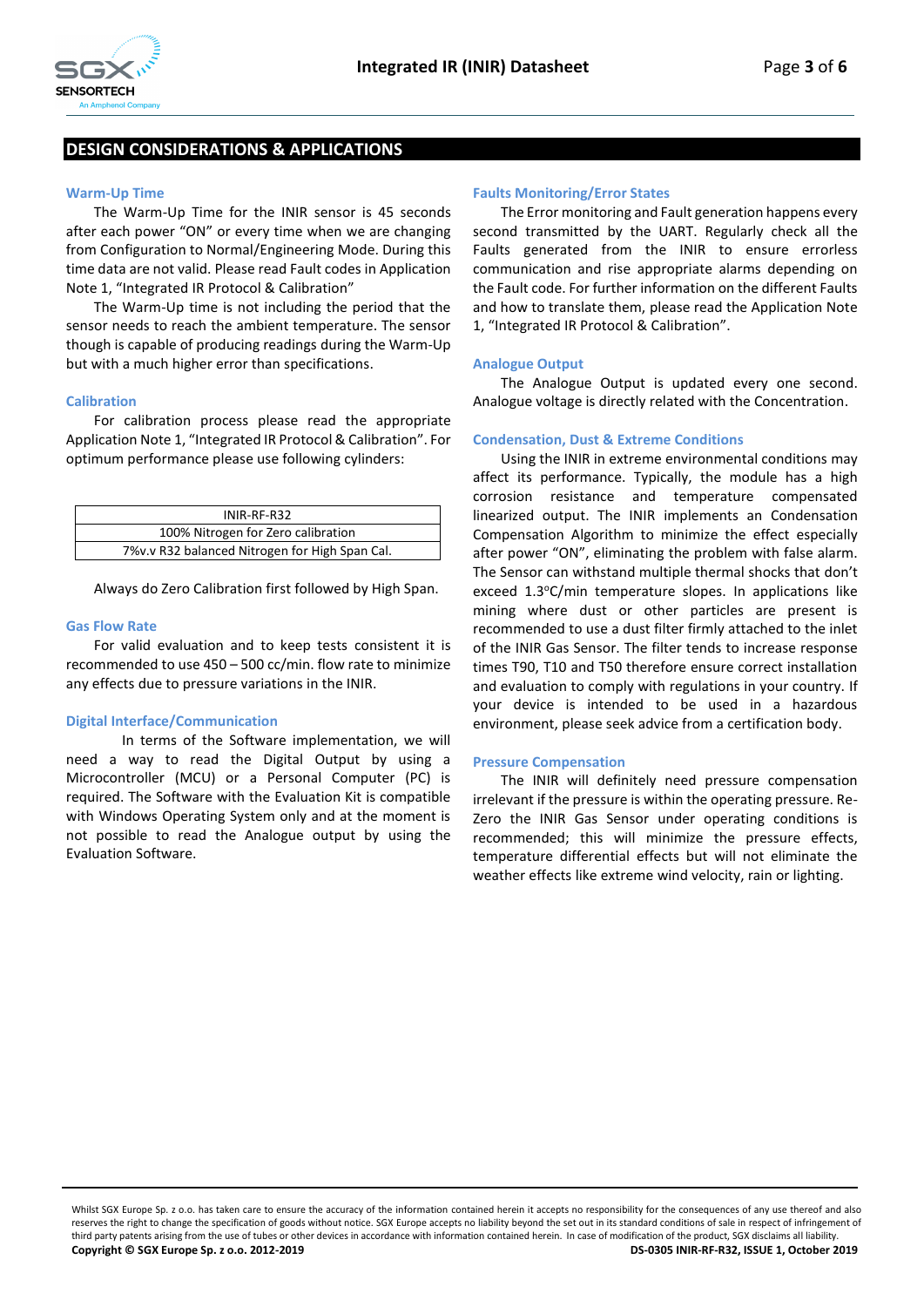



**Fig. 1 -Example schematic for Interfacing Integrated IR (INIR)**

### **TYPICAL PERFORMANCE CHARACTERISTICS**

**(All Characteristics are related to a calibrated sensor and conditions, Temperature 20<sup>o</sup>C, Relative Humidity 10%RH, Pressure 101kPa, 500 to 1000 ml/min Gas Flow, Averaging of 20 values, unless otherwise stated.)**

| <b>Test</b>                                                                                                                                                                                                                                                                                                                 | INIR-RF-R32                                                                       |  |
|-----------------------------------------------------------------------------------------------------------------------------------------------------------------------------------------------------------------------------------------------------------------------------------------------------------------------------|-----------------------------------------------------------------------------------|--|
| Stabilisation or Warm-up Time (EN) *1                                                                                                                                                                                                                                                                                       | $0\%$ v.v $\pm$ 0.1%Vol in 60 seconds                                             |  |
| <b>Calibration Curve (EN)</b>                                                                                                                                                                                                                                                                                               | 0 to $14\%$ v.v of -> 0.06%v.v                                                    |  |
| or Basic Error (AQ)                                                                                                                                                                                                                                                                                                         | or $\pm 6\%$ of Reading whichever is greater.                                     |  |
| <b>Short Term Stability (EN)</b>                                                                                                                                                                                                                                                                                            | $0\%$ v.v = $\pm 0.02\%$ v.v                                                      |  |
| of the Displayed Value(AQ)                                                                                                                                                                                                                                                                                                  | $7\%$ v.v = $\pm 0.3\%$ v.v                                                       |  |
| <b>Minimum Resolution (AQ)</b>                                                                                                                                                                                                                                                                                              | From 0 to $14\%$ v.v -> $\pm 0.002\%$ v.v                                         |  |
| Long Term Stability (EN)                                                                                                                                                                                                                                                                                                    | 0%v.v = $\pm$ 0.03%v.v / Month                                                    |  |
| or Working Stability (AQ)                                                                                                                                                                                                                                                                                                   | 7%v.v = $\pm$ 0.2%v.v / Month                                                     |  |
| <b>Temperature Error (with Compensation)</b>                                                                                                                                                                                                                                                                                | $0\%$ v v to 7%v v = $+0.3\%$ v v                                                 |  |
| (-40°C to +75°C, relative to 20°C)                                                                                                                                                                                                                                                                                          | 7% v.v to $14\%$ v.v = $\pm 0.5\%$ v.v                                            |  |
| <b>Humidity Error</b>                                                                                                                                                                                                                                                                                                       | $0\%$ v.v = $+0.05\%$ v.v                                                         |  |
| (10%RH to 90%RH, relative to 45%RH)                                                                                                                                                                                                                                                                                         | $7\%$ v.v = $\pm 0.3\%$ v.v                                                       |  |
| <b>Response Time *2</b>                                                                                                                                                                                                                                                                                                     | $T_{90} \leq 30$ sec                                                              |  |
| (without dust filter)                                                                                                                                                                                                                                                                                                       |                                                                                   |  |
| <b>Power Supply Variations</b>                                                                                                                                                                                                                                                                                              | The Performance of the INIR is not affected by power supply variations as long as |  |
| (at ±5% of Nominal Voltage)                                                                                                                                                                                                                                                                                                 | the power supply provides DC Regulated voltage according to specifications.       |  |
| <b>Power Supply Rejection Ration (PSRR)</b>                                                                                                                                                                                                                                                                                 | at 1 MHz -> 50 dB, at 100 kHz -> 68 dB, at 10 kHz -> 88 dB                        |  |
| (at ±5% of Nominal Voltage)                                                                                                                                                                                                                                                                                                 |                                                                                   |  |
| <b>Temperature Cycling or Ramping Drift</b>                                                                                                                                                                                                                                                                                 | $0\%$ v.v = $+0.05\%$ v.v                                                         |  |
| (Maximum at 1.3°C/min.)                                                                                                                                                                                                                                                                                                     | $7\%$ v.v = $\pm$ 0.2%v.v                                                         |  |
| <b>Thermal Shock Drift</b>                                                                                                                                                                                                                                                                                                  | 0%v.v = $\pm$ 0.05%v.v (max)                                                      |  |
| <b>Uncertainty Error of Calibration</b>                                                                                                                                                                                                                                                                                     | ±0.5% Error of the Actual Reading                                                 |  |
| *1 Wait for 45 mins for the Sensor to warm up and reach the Ambient Temperature after power on.<br>*2 NOTE: All data and tests are relating to EN 60079-29-1 and AQ 6211, European and Chinese standards. For more information about Average please read the Application Note 1, "Integrated IR Protocol &<br>Calibration". |                                                                                   |  |

Whilst SGX Europe Sp. z o.o. has taken care to ensure the accuracy of the information contained herein it accepts no responsibility for the consequences of any use thereof and also reserves the right to change the specification of goods without notice. SGX Europe accepts no liability beyond the set out in its standard conditions of sale in respect of infringement of third party patents arising from the use of tubes or other devices in accordance with information contained herein. In case of modification of the product, SGX disclaims all liability.<br>
Copyright © SGX Europe Sp. z o.o. 20 **Copyright © SGX Europe Sp. z o.o. 2012-2019 DS-0305 INIR-RF-R32, ISSUE 1, October 2019**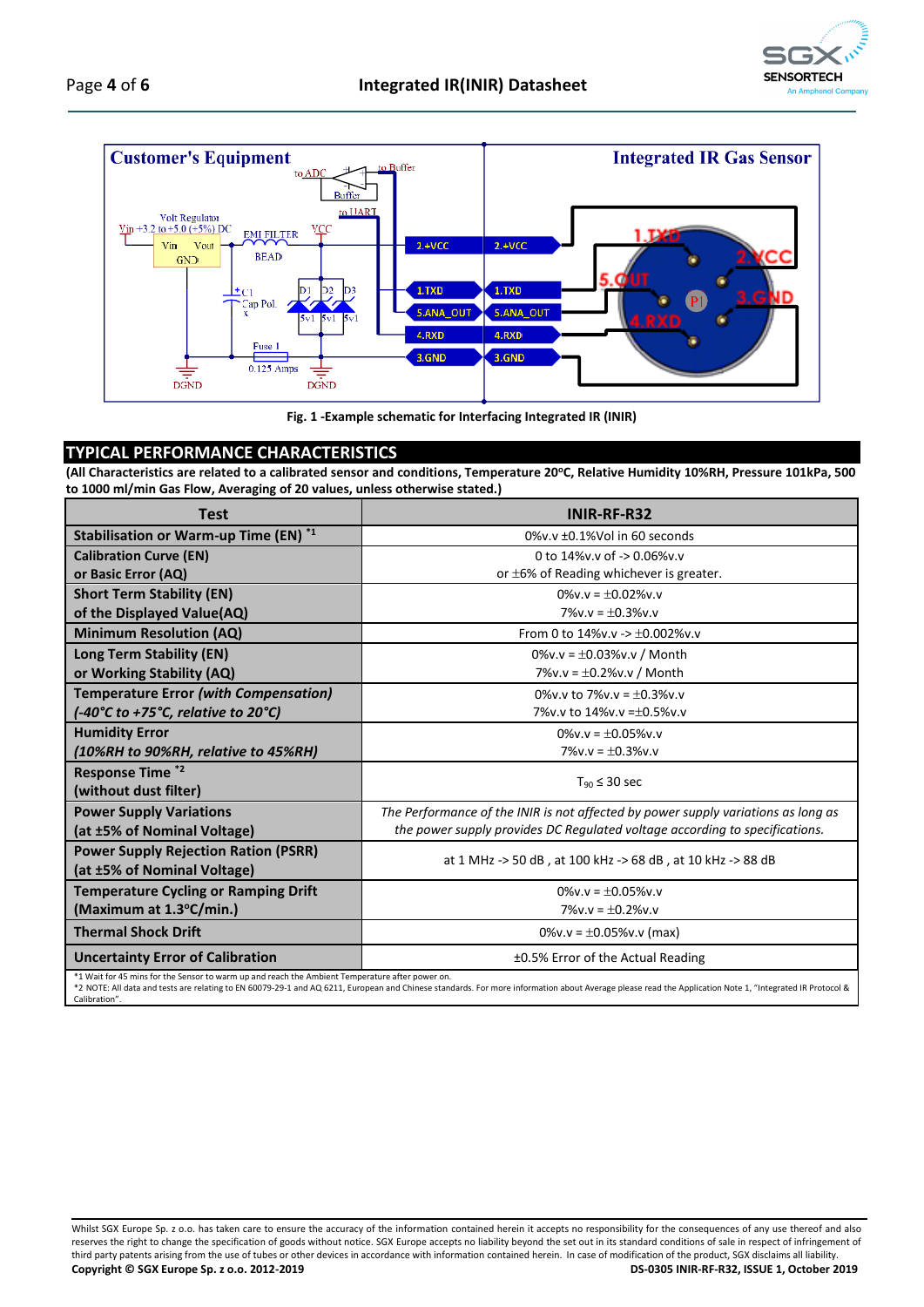

### **CERTIFICATIONS DETAILS**

|                                           | <b>ATEX</b>                                                                                                        | <b>IECEX</b>                                                |  |  |
|-------------------------------------------|--------------------------------------------------------------------------------------------------------------------|-------------------------------------------------------------|--|--|
| Certificate                               | Sira 99ATEX1121U                                                                                                   | <b>IECEX SIR 04.0031U</b>                                   |  |  |
| <b>Standards</b>                          | EN 60079-0:2012, IEC 60079-1:2014 Ed. 7                                                                            | IEC 60079-0:2011 Ed.6, IEC 60079-1:2014-06 Ed.7             |  |  |
| <b>Product Marking</b>                    | II 2G                                                                                                              |                                                             |  |  |
|                                           | Ex db IIC Gb                                                                                                       | Ex db IIC Gb                                                |  |  |
|                                           | Ta -40 $\degree$ C to +75 $\degree$ C                                                                              |                                                             |  |  |
|                                           | Power Input: 1.5W Maximum                                                                                          | Ambient temperature range: $-40\degree$ C to $+75\degree$ C |  |  |
| <b>Special Conditions for</b><br>Safe Use | Condition 1: The thermal resistance of the Gas Sensing Heads do not exceed 25K/W. This shall be taken into         |                                                             |  |  |
|                                           | account when considering its surface temperature and the temperature classification of the equipment into          |                                                             |  |  |
|                                           | which it is to be incorporated. Tests indicated that an internal ignition increases the temperature of the mesh    |                                                             |  |  |
|                                           | by further 4.2K (including a 1.2 safety factor).                                                                   |                                                             |  |  |
|                                           | <b>Condition 2:</b> The Gas Sensing Heads shall be protected from impact in service. The Gas Sensing Head shall be |                                                             |  |  |
|                                           | mounted in a protective enclosure such that an impact of 7 J in accordance with IEC 60079-0:2007 clause 26.4.2     |                                                             |  |  |
|                                           | from any direction shall not cause the impact head to make contact with the Sensing Head.                          |                                                             |  |  |
|                                           | Condition 3: The Gas Sensing Heads are dust-proof (IP5X) but offers no protection against the ingress of water.    |                                                             |  |  |
|                                           | Where protection in excess of IP50 is required, then the apparatus into which the Gas Sensing Head is installed    |                                                             |  |  |
|                                           | shall provide the necessary ingress protection (for example by fitting an external semi-permeable membrane).       |                                                             |  |  |
| Manufacturing &                           | SGX Europe sp. z o.o., 40-568 Katowice, 103 Ligocka str., Poland                                                   |                                                             |  |  |
| <b>Certificate Address</b>                |                                                                                                                    |                                                             |  |  |

### **INTENDED USE**

This device has been designed to be used as component together with instruments to detect flammable gas of certain concentrations.

### **WARRANTY & WARNING**

**The WARRANTY for all the INIR Gas Sensors is 2 years from the purchased date based on use according to this document and the INIR Application Note.**

**Warranty period or any extended warranties would be confirmed with the order confirmation.**

**The warranty is invalidated if the sensor is used under conditions other than those specified in this datasheet.**

**In addition, please pay attention to the following conditions as they will void immediately the WARRANTY:**

- **1. Do not allow water condensing into the sensor or deep the sensor into water.**
- **2. Do not vandalize the sensor.**
- **3. Do not change label or cover it with other stickers.**
- **4. Do not over voltage or overcurrent the sensor; always observe the correct polarity of the input.**
- **5. Do not solder directly onto the pins, pads or the external body of the sensor.**
- **6. Do not drop on the floor or hit it with tools.**
- **7. Do not open, cut or break sensor apart.**
- **8. Do not expose the sensor to high levels of dust.**
- **9. Do not expose the sensor to corrosive gases or operate under corrosive environments.**
- **10.Do not paint or mark the sensor externally.**
- **11.Do not use in acid environment or operate under gases containing acid vapours or particles.**
- **12.Do not custom modify the sensor.**
- **13.Do not clean the sensor with acid.**
- **14. Recalibrating the sensor will only void the calibration certificate not the warranty.**

### **ESD PRECAUTION**

ESD (Electrostatic Discharge) sensitive device. Charged devices and circuit boards can discharge without detection. Although this product features patented or proprietary subjected circuitry, damage may occur on devices subjected to high energy ESD. Therefore, proper ESD precautions should be taken to avoid performance degradation or loss of functionality.

*Warning! Plugging or Unplugging the Sensor while in operation may damage the device beyond repair.* 

*Always power down the instrument when performing maintenance.*



### **HANDLING PRECAUTIONS**

- A. Do not drop the Integrated IR on the floor as this could cause damage to the pins or internal components.
- B. Avoid mechanical force against pins or sockets. Protect from dust and sprayed acidic particles .
- C. Do not immerse in water or other fluids.
- D. Do not solder the module directly onto a pcb or to wires. Excessive heat could cause damage.



### **ROHS COMPLIANCE**

Under the EU Directives, compliance testing is necessary for Pb, Cd, Hg, Cr (VI) and Br. The RoHS directive

is effective since July 1, 2006. The regulations prohibit the use of these hazardous substances in new products sold after July 2003.



Whilst SGX Europe Sp. z o.o. has taken care to ensure the accuracy of the information contained herein it accepts no responsibility for the consequences of any use thereof and also reserves the right to change the specification of goods without notice. SGX Europe accepts no liability beyond the set out in its standard conditions of sale in respect of infringement of third party patents arising from the use of tubes or other devices in accordance with information contained herein. In case of modification of the product, SGX disclaims all liability. **Copyright © SGX Europe Sp. z o.o. 2012-2019 DS-0305 INIR-RF-R32, ISSUE 1, October 2019**